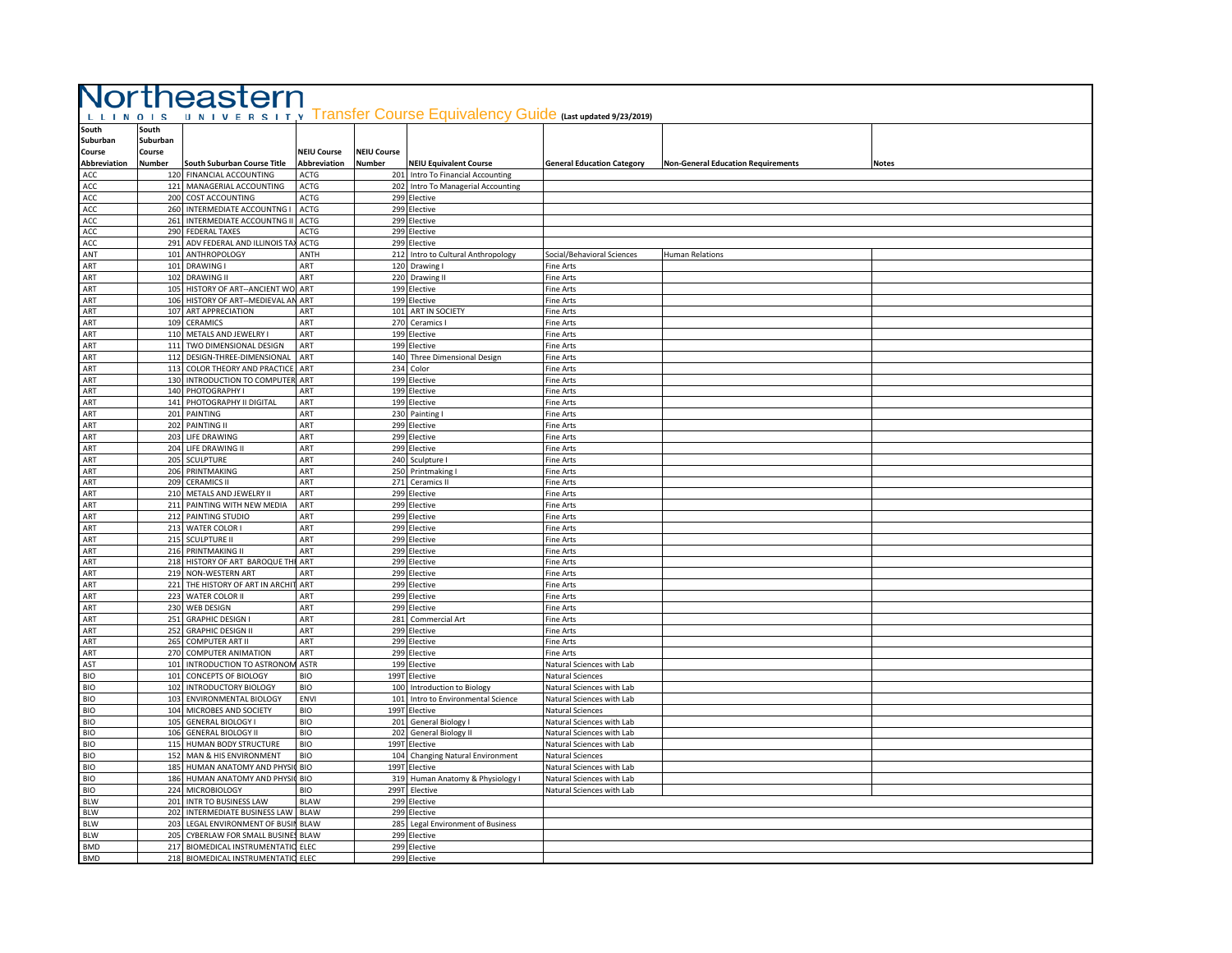|                             | Northeastern                |                                                                       |                             |                    |                                                                       |                                                        |                                           |                                                      |  |  |
|-----------------------------|-----------------------------|-----------------------------------------------------------------------|-----------------------------|--------------------|-----------------------------------------------------------------------|--------------------------------------------------------|-------------------------------------------|------------------------------------------------------|--|--|
| LLINOIS                     |                             |                                                                       |                             |                    | UNIVERSITY Transfer Course Equivalency Guide (Last updated 9/23/2019) |                                                        |                                           |                                                      |  |  |
| South<br>Suburban<br>Course | South<br>Suburban<br>Course |                                                                       | <b>NEIU Course</b>          | <b>NEIU Course</b> |                                                                       |                                                        |                                           |                                                      |  |  |
| Abbreviation<br><b>BMD</b>  | <b>Number</b>               | South Suburban Course Title<br>232 CLINICAL                           | Abbreviation<br><b>ELEC</b> | <b>Number</b>      | <b>NEIU Equivalent Course</b><br>299 Elective                         | <b>General Education Category</b>                      | <b>Non-General Education Requirements</b> | Notes                                                |  |  |
| <b>BUS</b>                  |                             | 105 BUSINESS MATHEMATICS                                              | <b>BUS</b>                  | 199                | Elective                                                              |                                                        |                                           |                                                      |  |  |
| <b>BUS</b>                  |                             | 108 INTRODUCTION TO BUSINESS                                          | <b>BUS</b>                  |                    | 199 Elective                                                          |                                                        |                                           |                                                      |  |  |
| <b>BUS</b>                  |                             | 111 FASHION MERCHANDISING I                                           | <b>BUS</b>                  |                    | 199 Elective                                                          |                                                        |                                           |                                                      |  |  |
| <b>BUS</b><br><b>BUS</b>    |                             | 112 FASHION MERCHANDISING II<br>136 BUILDING YOUR BUSINESS PLAI       | <b>BUS</b><br><b>BUS</b>    | 199                | 199 Elective<br>Elective                                              |                                                        |                                           |                                                      |  |  |
| <b>BUS</b>                  |                             | 203 PRINCIPLES OF MARKETING                                           | <b>BUS</b>                  |                    | 299 Elective                                                          |                                                        |                                           |                                                      |  |  |
| <b>BUS</b>                  |                             | 204 PRINCIPLES OF RETAILING                                           | <b>BUS</b>                  |                    | 299 Elective                                                          |                                                        |                                           |                                                      |  |  |
| <b>BUS</b>                  |                             | 205 INTRODUCTION TO DIRECT MA                                         | <b>BUS</b>                  |                    | 299 Elective                                                          |                                                        |                                           |                                                      |  |  |
| <b>BUS</b><br><b>BUS</b>    |                             | 206 DIRECT MARKETING METHODS<br>210 PRINCIPLES OF SALES               | <b>BUS</b><br><b>BUS</b>    |                    | 299 Elective<br>299 Elective                                          |                                                        |                                           |                                                      |  |  |
| <b>BUS</b>                  |                             | 211 PRINCIPLES OF ADVERTISING                                         | <b>BUS</b>                  |                    | 299 Elective                                                          |                                                        |                                           |                                                      |  |  |
| <b>BUS</b>                  |                             | 220 PRINCIPLES OF MANAGEMENT                                          | <b>BUS</b>                  | 299                | Elective                                                              |                                                        |                                           |                                                      |  |  |
| <b>BUS</b>                  | 221                         | HUMAN RELATIONS IN ORGAN                                              | <b>BUS</b>                  | 299                | <b>lective</b>                                                        |                                                        |                                           |                                                      |  |  |
| <b>BUS</b>                  |                             | 224 SUPERVISORY MANAGEMENT                                            | <b>BUS</b>                  |                    | 299 Elective                                                          |                                                        |                                           |                                                      |  |  |
| <b>BUS</b><br><b>BUS</b>    |                             | 227 HUMAN RESOURCES ADMINIST<br>251 REAL ESTATE FINANCE               | <b>BUS</b><br><b>BUS</b>    |                    | 299 Elective<br>299 Elective                                          |                                                        |                                           |                                                      |  |  |
| <b>BUS</b>                  |                             | 271 PRINCIPLES OF FINANCE                                             | <b>BUS</b>                  |                    | 299 Elective                                                          |                                                        |                                           |                                                      |  |  |
| CHD                         |                             | 101 PRIN OF EDUC PRACTICES                                            | ECED                        |                    | 199 Elective                                                          |                                                        |                                           |                                                      |  |  |
| CHD                         |                             | 103 INTRO TO THE NANNY PROFES!                                        | ECED                        |                    | 199 Elective                                                          |                                                        |                                           |                                                      |  |  |
| CHD<br>CHD                  |                             | 104 CHILD GROWTH AND DEVELOPI<br>106 CULTURAL ARTS FOR YOUNG CH       | ECED<br>ECED                | 199                | 199 Elective<br>Elective                                              |                                                        |                                           |                                                      |  |  |
| CHD                         |                             | 107 MUSIC FOR EARLY CHILDHOOD                                         | ECED                        | 199                | Elective                                                              |                                                        |                                           |                                                      |  |  |
| CHD                         |                             | 108 CHILD HEALTH SAFETY AND NI                                        | ECED                        | 199                | Elective                                                              |                                                        |                                           |                                                      |  |  |
| CHD                         |                             | 202 LANGUAGE ARTS FOR YOUNG                                           | ECED                        | 299                | Elective                                                              |                                                        |                                           |                                                      |  |  |
| CHD                         |                             | 203 THE EXCEPTIONAL CHILD                                             | ECED                        | 299                | Elective                                                              |                                                        |                                           |                                                      |  |  |
| CHD<br>CHD                  |                             | 204 HOME CHILD CARE PROVIDER<br>205 THE CULTURALLY DIFFERENT CH       | ECED<br>ECED                | 299<br>299         | Elective<br>Elective                                                  |                                                        |                                           |                                                      |  |  |
| CHD                         |                             | 206 FAMILY & COMMUNITY IN EXC                                         | ECED                        |                    | 299 Elective                                                          |                                                        |                                           |                                                      |  |  |
| CHD                         |                             | 207 INFANT AND TODDLER CARE                                           | ECED                        |                    | 299 Elective                                                          |                                                        |                                           |                                                      |  |  |
| CHD                         |                             | 208 TECHNIQUES OF CHILD CARE                                          | ECED                        |                    | 299 Elective                                                          |                                                        |                                           |                                                      |  |  |
| CHD                         |                             | 209 CLASSROOM MANAGEMENT                                              | ECED                        |                    | 299 Elective                                                          |                                                        |                                           |                                                      |  |  |
| CHD<br>CHM                  |                             | 215 ADM & SUPERVISION OF CHILD<br>101 CHEMISTRY AND SOCIETY           | ECED<br>CHEM                | 199                | 299 Elective<br>Elective                                              | Natural Sciences                                       |                                           |                                                      |  |  |
| <b>CHM</b>                  | 111                         | <b>INTRODUCTORY CHEMISTRY I</b>                                       | CHEM                        | 199                | <b>lective</b>                                                        | Natural Sciences with Lab                              |                                           |                                                      |  |  |
| CHM                         |                             | 113 GENERAL CHEMISTRY I                                               | CHEM                        |                    | 211 General Chemistry I                                               | Natural Sciences with Lab                              |                                           |                                                      |  |  |
| CHM                         |                             | 114 GENERAL CHEMISTRY II                                              | CHEM                        |                    | 212 General Chemistry II                                              | Natural Sciences with Lab                              |                                           |                                                      |  |  |
| CHM<br>CHM                  |                             | 203 ORGANIC CHEM I<br>204 ORGANIC CHEM II                             | CHEM<br>CHEM                | 299                | 231 Organic Chemistry I<br>Elective                                   | Natural Sciences with Lab<br>Natural Sciences with Lab |                                           |                                                      |  |  |
| CHM                         |                             | 205 INTRO TO ORGANIC AND BIOC                                         | CHEM                        |                    | 299 Elective                                                          | Natural Sciences with Lab                              |                                           |                                                      |  |  |
| CHW                         |                             | 100 HEALTH AND THE PUBLIC                                             | <b>HLED</b>                 | 103                | Community Health                                                      |                                                        |                                           | Course is equivalent to either HLED 103 or HLED 199T |  |  |
| CHW                         |                             | 100 HEALTH AND THE PUBLIC                                             | HLED                        |                    | 199T Elective                                                         |                                                        |                                           | Course is equivalent to either HLED 103 or HLED 199T |  |  |
| CHW<br>CHW                  |                             | 101 INTRO TO COMMUNITY HEALTH<br>101 INTRO TO COMMUNITY HEALTH        | HLED<br>HLED                | 103<br>199T        | Community Health<br>Elective                                          |                                                        |                                           | Course is equivalent to either HLED 103 or HLED 199T |  |  |
| <b>CHW</b>                  |                             | 115 NUTRITION AND DISEASE                                             | HLED                        | 199T               | Elective                                                              |                                                        |                                           | Course is equivalent to either HLED 103 or HLED 199T |  |  |
| CHW                         |                             | 120 DISEASE AND EPIDEMICS                                             | HLED                        | 199T               | Elective                                                              |                                                        |                                           |                                                      |  |  |
| CHW                         |                             | 125 PUBLIC HEALTH & GLOBAL SOC                                        | HLED                        | 103                | Community Health                                                      |                                                        |                                           | Course is equivalent to either HLED 103 or HLED 199T |  |  |
| CHW                         |                             | 125 PUBLIC HEALTH & GLOBAL SOC                                        | <b>HELD</b>                 | 199T               | Elective                                                              |                                                        |                                           | Course is equivalent to either HLED 103 or HLED 199T |  |  |
| <b>CIS</b><br>CJS           |                             | 180 NETWORKING (DATA COMMUN<br>101 THE CRIMINAL JUSTICE SYSTEM        | CS<br><b>JUST</b>           | 199<br>199         | Elective<br>Elective                                                  |                                                        |                                           |                                                      |  |  |
| CJS                         |                             | 104 CRIMINOLOGY                                                       | <b>JUST</b>                 | 199                | lective                                                               |                                                        |                                           |                                                      |  |  |
| CJS                         |                             | 105 CRIMINAL LAW                                                      | <b>JUST</b>                 |                    | 199 Elective                                                          |                                                        |                                           |                                                      |  |  |
| CJS                         |                             | 106 INTRODUCTION TO CORRECTIO                                         | <b>JUST</b>                 |                    | 199 Elective                                                          |                                                        |                                           |                                                      |  |  |
| <b>CJS</b>                  |                             | 171 SECURITY ADMINISTRATION                                           | <b>JUST</b>                 |                    | 199 Elective                                                          |                                                        |                                           |                                                      |  |  |
| CJS<br>CJS                  |                             | 201 PRIVATE SECURITY/LOSS PREVE<br>206 CRIMINAL INVESTIGATION         | <b>JUST</b><br><b>JUST</b>  | 299<br>299         | Elective<br>Elective                                                  |                                                        |                                           |                                                      |  |  |
| <b>CJS</b>                  |                             | 207 EVIDENCE AND CRIMINAL PRO                                         | <b>JUST</b>                 |                    | 299 Elective                                                          |                                                        |                                           |                                                      |  |  |
| <b>CJS</b>                  |                             | 209 COMMUNITY POLICING                                                | <b>JUST</b>                 |                    | 299 Elective                                                          |                                                        |                                           |                                                      |  |  |
| <b>CJS</b>                  |                             | 212 CONSTITUTIONAL LAW                                                | <b>JUST</b>                 |                    | 299 Elective                                                          |                                                        |                                           |                                                      |  |  |
| <b>CJS</b>                  |                             | 214 INTERNATIONAL CRIMINAL JUS<br>220 TOPICS IN CRIMINAL JUSTICE JUST | <b>JUST</b>                 |                    | 299 Elective                                                          |                                                        |                                           |                                                      |  |  |
| <b>CJS</b>                  |                             |                                                                       |                             |                    | 299 Elective                                                          |                                                        |                                           |                                                      |  |  |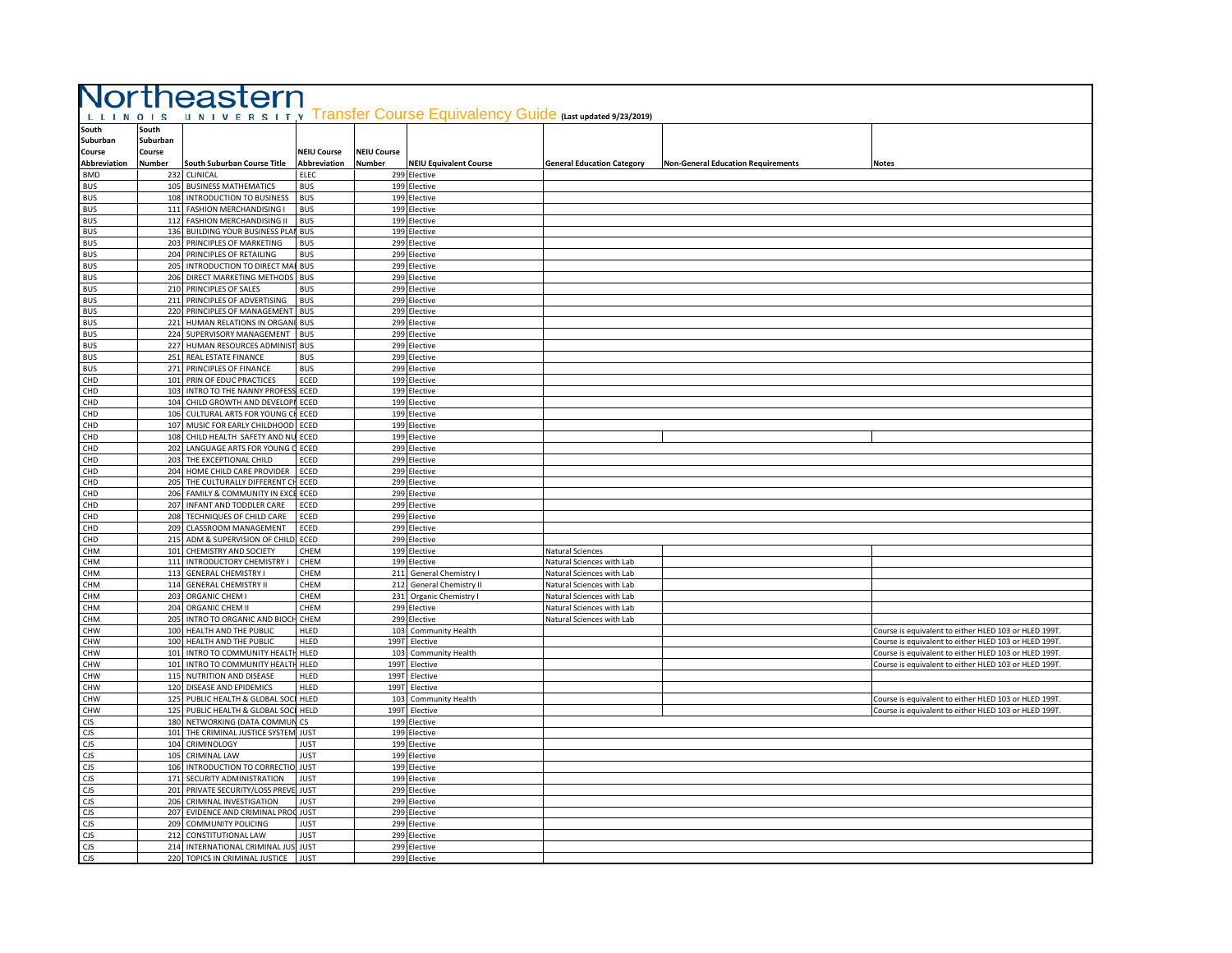| L L I N O I S       |          |                                     | Northeastern             |                    | UNIVERSITY Transfer Course Equivalency Guide (Last updated 9/23/2019) |                                                  |                                           |                                                      |
|---------------------|----------|-------------------------------------|--------------------------|--------------------|-----------------------------------------------------------------------|--------------------------------------------------|-------------------------------------------|------------------------------------------------------|
| South               | South    |                                     |                          |                    |                                                                       |                                                  |                                           |                                                      |
| Suburban            | Suburban |                                     |                          |                    |                                                                       |                                                  |                                           |                                                      |
| Course              | Course   |                                     | <b>NEIU Course</b>       | <b>NEIU Course</b> |                                                                       |                                                  |                                           |                                                      |
| <b>Abbreviation</b> | Number   | South Suburban Course Title         | Abbreviation             | Number             | <b>NEIU Equivalent Course</b>                                         | <b>General Education Category</b>                | <b>Non-General Education Requirements</b> | Notes                                                |
| COM                 |          | 105 MASS COMMUNICATION              | CMTM                     |                    | 265 Mass Media & Society                                              | Fine Arts                                        |                                           |                                                      |
| COM                 |          | 106 INTERPERSONAL COMMUNICA         | CMTC                     |                    | 213 Interpersonal Communication                                       | Humanities                                       |                                           |                                                      |
| COM                 |          | 107 INTERCULTURAL COMMUNICAT        | CMTC                     |                    | 199 Elective                                                          | Humanities                                       |                                           |                                                      |
|                     |          | 200 AUDIO PRODUCTION                | CMTM                     |                    | 299 Elective                                                          | <b>Fine Arts</b>                                 |                                           |                                                      |
| COM                 |          | 201 TELEVISION PRODUCTION I         | CMTM                     |                    | 260 Introduction to Video Producti                                    |                                                  |                                           |                                                      |
| COM                 |          |                                     |                          |                    |                                                                       | <b>Fine Arts</b>                                 |                                           |                                                      |
| COM                 |          | 202 TV PRODUCTION II                | CMTM<br><b>CMTM</b>      |                    | 299 Elective                                                          | Fine Arts                                        |                                           |                                                      |
| COM                 |          | 209 RADIO & TV WRITING              |                          | 299 E              | Elective                                                              |                                                  |                                           |                                                      |
| COM                 |          | 220 MULTIMEDIA PRODUCTION           | CMTM                     |                    | 299 Elective                                                          | Fine Arts                                        |                                           |                                                      |
| COM                 |          | 222 WRITING FOR MULTIMEDIA          | <b>CMTM</b>              |                    | 299 Elective                                                          |                                                  |                                           |                                                      |
| CS                  |          | 105 COMPUTERS AND SOCIETY           | CS.                      |                    | 100 COMPUTERS AND SOCIETY                                             |                                                  |                                           |                                                      |
| CS                  |          | 121 COMPUTER PROGRAMMING            | $\mathsf{CS}\phantom{0}$ |                    | 199 Elective                                                          |                                                  |                                           |                                                      |
| CS                  |          | 221 COMPUTER SCIENCE II             | $\mathsf{CS}\phantom{0}$ |                    | 199 Elective                                                          |                                                  |                                           |                                                      |
| <b>DRM</b>          |          | 120 STAGECRAFT                      | CMTT                     |                    | 199 Elective                                                          | Fine Arts                                        |                                           |                                                      |
| <b>DRM</b>          |          | 151 THEATRE APPRECIATION            | CMTT                     |                    | 130 Introduction To Theatre                                           | Fine Arts                                        |                                           |                                                      |
| DRM                 |          | 152 PLAYS AND PLAYWRIGHTS           | CMTT                     |                    | 199 Elective                                                          | ine Arts                                         |                                           |                                                      |
| <b>DRM</b>          |          | 155 ETHNIC TRADS. IN AMERICAN       | CMTT                     |                    | 199 Elective                                                          | ine Arts                                         |                                           |                                                      |
| <b>DRM</b>          |          | 157 ACTING I                        | <b>CMTT</b>              |                    | 221 Acting 1                                                          | ine Arts                                         |                                           |                                                      |
| <b>DRM</b>          |          | 160 DIRECTING I                     | CMTT                     |                    | 345 Directing                                                         | Fine Arts                                        |                                           |                                                      |
| <b>DRM</b>          |          | 167 ACTING II                       | <b>CMTT</b>              |                    | 321 Acting 2                                                          | Fine Arts                                        |                                           |                                                      |
| <b>DRM</b>          |          | 199 THEATRE PRACTICUM               | CMTT                     |                    | 199 Elective                                                          | <b>Fine Arts</b>                                 |                                           |                                                      |
| ECO                 |          | 201 PRINCIPLES OF ECONOMICS         | ECON                     |                    | 215 Principles of Macroeconomics                                      | Social/Behavioral Sciences                       |                                           |                                                      |
| ECO                 |          | 202 PRINCIPLES OF ECONOMICS         | ECON                     |                    | 217 Principles Of Microeconomics                                      | Social/Behavioral Sciences                       |                                           |                                                      |
| EDU                 |          | 110 FOUNDATIONS OF AMERICAN         | EDUC                     |                    | 199 Elective                                                          |                                                  |                                           |                                                      |
| EDU                 |          | 150 EDUCATIONAL TECHNOLOGY          | EDUC                     |                    | 199 Elective                                                          |                                                  |                                           |                                                      |
| EDU                 |          | 204 INTR TO SPEC EDUCATION          | <b>EDUC</b>              |                    | 299 Elective                                                          |                                                  |                                           |                                                      |
| EGR                 |          | 201 ELECTRICAL CIRCUITS             | ELEC                     |                    | 299 Elective                                                          |                                                  |                                           |                                                      |
| ENG                 |          | 101 COMPOSITION & RHETORIC          | ENGL                     |                    | 101 Writing I                                                         |                                                  |                                           |                                                      |
| ENG                 |          | 102 COMPOSITION & LITERATURE        | ENGL                     |                    | 102 Writing II                                                        |                                                  |                                           |                                                      |
| ENG                 |          | 103 INTR AMER LIT-1607 TO CW        | ENGL                     | 218                | Amer Lit: Beginnings to 1865                                          |                                                  |                                           |                                                      |
| ENG                 |          | 104 INTR AMER LIT-CW TO PRES        | ENGL                     |                    | 219 Amer Lit:1865 to the Present                                      | Humanities; Literature<br>Humanities; Literature |                                           |                                                      |
| ENG                 |          | 111 INTRO TO LITERATURE I           | ENGL                     |                    | 203 The World Of Fiction                                              |                                                  |                                           |                                                      |
| ENG                 |          | 113 LIT&COMM SKILLS FOR CHILD       |                          |                    |                                                                       | Humanities; Literature                           |                                           |                                                      |
|                     |          |                                     | ENGL                     |                    | 199 Elective                                                          | Humanities; Literature                           |                                           |                                                      |
| ENG                 |          | 121 TECHNICAL AND BUSINESS WRI ENGL |                          |                    | 199 Elective                                                          |                                                  |                                           |                                                      |
| ${\sf ENG}$         |          | 122 CREATIVE WRITING                | ENGL                     |                    | 235 Intro To Creative Writing I                                       |                                                  |                                           |                                                      |
| ENG                 |          | 123 AFRICAN AMERICAN LITERATUI      | ENGL                     |                    | 199 Elective                                                          | Humanities; Literature                           |                                           |                                                      |
| ENG                 |          | 124 INTRO TO LINGUISTICS            | LING                     |                    | 201 Intro To General Linguistics                                      | <b>Humanities</b>                                |                                           |                                                      |
| ENG                 |          | 202 INTRO TO BRITISH LIT I          | ENGL                     | 221                | Engl Lit:Beginnings - C.1750                                          | Humanities; Literature                           |                                           |                                                      |
| ${\sf ENG}$         |          | 203 INTRO TO BRITISH LIT II         | ENGL                     |                    | 222 Engl Lit:C.1750 To Present                                        | Humanities; Literature                           |                                           |                                                      |
| ENG                 |          | 204 SHAKESPEARE                     | ENGL                     |                    | 220 Intro To Shakespeare                                              | Humanities; Literature                           |                                           |                                                      |
| ENG                 |          | 206 WORLD LITERATURE I              | ENGL                     |                    | 299 Elective                                                          | Humanities; Literature                           |                                           |                                                      |
| ENG                 |          | 207 WORLD LITERATURE II             | ENGL                     |                    | 299 Elective                                                          | Humanities; Literature                           |                                           |                                                      |
| ENG                 |          | 208 INTRO TO WOMEN'S LITERATUR ENGL |                          |                    | 299 Elective                                                          | Humanities; Literature                           |                                           |                                                      |
| FAD                 |          | 205 EMERGENCY CARE AND SAFETY HLED  |                          |                    | 101 Cardiopulm Resus & First Aid                                      |                                                  |                                           |                                                      |
| FIT                 |          | 101 EXERCISE PHYSIOLOGY             | PE                       |                    | 199 Elective                                                          |                                                  |                                           |                                                      |
| FIT                 |          | 102 BIOMECHANICS OF HUMAN MC PE     |                          |                    | 199 Elective                                                          |                                                  |                                           |                                                      |
| FIT                 |          | 103 BASIC WATER RESCUE              | PE                       |                    | 199 Elective                                                          |                                                  |                                           |                                                      |
| FIT                 |          | 104 INTRODUCTION TO LEISURE STUPE   |                          |                    | 199 Elective                                                          |                                                  |                                           |                                                      |
| FIT                 |          | 201 EXERCISE PHYSIOLOGY II          | PE                       |                    | 299 Elective                                                          |                                                  |                                           |                                                      |
| FIT                 |          | 202 AQUATIC FITNESS                 | PEMA                     |                    | 282 Swimming Fitness                                                  |                                                  |                                           |                                                      |
| FIT                 |          | 203 SPORT FACILITY MANAGEMENT PE    |                          |                    | 299 Elective                                                          |                                                  |                                           |                                                      |
| FIT                 |          | 204 FITNESS ASSESSMENT TECHNIQ PE   |                          |                    | 299 Elective                                                          |                                                  |                                           |                                                      |
| FIT                 |          | 205 FITNESS PROFESSIONAL INTERN PE  |                          |                    | 299 Elective                                                          |                                                  |                                           |                                                      |
| FIT                 |          | 206 PERSONAL TRAINER                | PE                       |                    | 299 Elective                                                          |                                                  |                                           |                                                      |
| <b>FIT</b>          |          | 207 FITNESS AND DIVERSE POPULAT     | PE                       | 299 E              | Elective                                                              |                                                  |                                           |                                                      |
| <b>FIT</b>          |          | 299 SPECIAL TOPICS IN FITNESS       | HLFD                     |                    |                                                                       |                                                  |                                           |                                                      |
|                     |          |                                     |                          |                    | 107 Health For Effective Living                                       |                                                  |                                           | Course is equivalent to either HLED 107 or HLED 299. |
| FIT                 |          | 299 SPECIAL TOPICS IN FITNESS       | HLED                     |                    | 299 Elective                                                          |                                                  |                                           | Course is equivalent to either HLED 107 or HLED 299. |
| FRE                 |          | 101 ELEMENTARY FRENCH I             | FREN                     |                    | 101 French I                                                          | Humanities; Foreign Language                     |                                           |                                                      |
| FRE                 |          | 102 ELEMENTARY FRENCH II            | FREN                     | 102                | French II                                                             | Humanities; Foreign Language                     |                                           |                                                      |
| FRE                 |          | 203 INTERMEDIATE FRENCH I           | FREN                     |                    | 299 Elective                                                          | Humanities; Foreign Language                     |                                           |                                                      |
| FRE                 |          | 204 INTERMEDIATE FRENCH II          | FREN                     |                    | 299 Elective                                                          | Humanities; Foreign Language                     |                                           |                                                      |
| GEO                 |          | 103 GEOGRAPHY OF DEVELOPED W GES    |                          |                    | 104 World Geography                                                   | Social/Behavioral Sciences                       | <b>Human Relations</b>                    | This course is equivalent to GES 104 or GES 199      |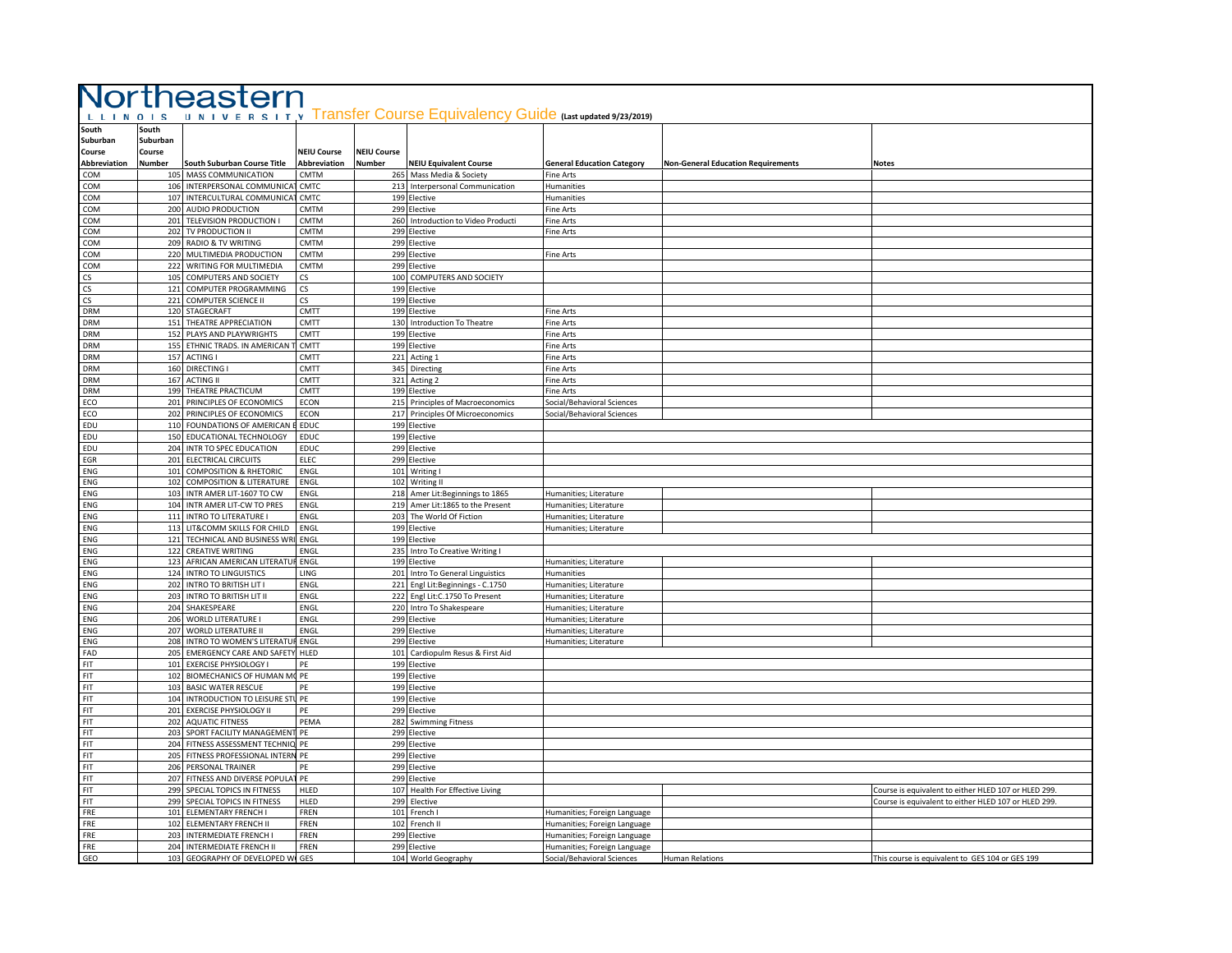|                          |                   | Northeastern                                                     |                     |                    |                                                                                |                                                            |                                                                                                |                                                                                                                    |
|--------------------------|-------------------|------------------------------------------------------------------|---------------------|--------------------|--------------------------------------------------------------------------------|------------------------------------------------------------|------------------------------------------------------------------------------------------------|--------------------------------------------------------------------------------------------------------------------|
|                          |                   |                                                                  |                     |                    |                                                                                |                                                            |                                                                                                |                                                                                                                    |
| L L I N O I S            |                   |                                                                  |                     |                    | U N I V E R S I T Y Transfer Course Equivalency Guide (Last updated 9/23/2019) |                                                            |                                                                                                |                                                                                                                    |
| South<br>Suburban        | South<br>Suburban |                                                                  |                     |                    |                                                                                |                                                            |                                                                                                |                                                                                                                    |
| Course                   | Course            |                                                                  | <b>NEIU Course</b>  | <b>NEIU Course</b> |                                                                                |                                                            |                                                                                                |                                                                                                                    |
| <b>Abbreviation</b>      | <b>Number</b>     | South Suburban Course Title                                      | Abbreviation        | Number             | <b>NEIU Equivalent Course</b>                                                  | <b>General Education Category</b>                          | <b>Non-General Education Requirements</b>                                                      | <b>Notes</b>                                                                                                       |
| GEO                      | 103               | GEOGRAPHY OF DEVELOPED W                                         | GES                 |                    | 199 Elective                                                                   | Social/Behavioral Sciences                                 | Human Relations                                                                                | This course is equivalent to GES 104 or GES 199                                                                    |
| GEO                      |                   | 104 GEOGRAPHY OF THE EMERGIN                                     | GES                 | 104                | World Geography                                                                | Social/Behavioral Sciences                                 | Human Relations                                                                                | This course is equivalent to GES 104 or GES 199                                                                    |
| GEO                      |                   | 104 GEOGRAPHY OF THE EMERGIN                                     | GES                 | 199                | Elective                                                                       | Social/Behavioral Sciences                                 | <b>Human Relations</b>                                                                         | This course is equivalent to GES 104 or GES 199                                                                    |
| GEO<br>GER               |                   | 205 GEOGRAPHY OF OCEANIA<br>101 ELEMENTARY GERMAN I              | GES<br>GER          | 299                | Elective<br>199 Elective                                                       | Social/Behavioral Sciences<br>Humanities; Foreign Language |                                                                                                |                                                                                                                    |
| GER                      |                   | 102 ELEMENTARY GERMAN II                                         | GER                 |                    | 199 Elective                                                                   | Humanities; Foreign Language                               |                                                                                                |                                                                                                                    |
| GER                      |                   | 203 INTERMEDIATE GERMAN I                                        | GER                 | 299                | Elective                                                                       | Humanities; Foreign Language                               |                                                                                                |                                                                                                                    |
| <b>GER</b>               |                   | 204 INTERMEDIATE GERMAN II                                       | GER                 |                    | 299 Elective                                                                   | Humanities; Foreign Language                               |                                                                                                |                                                                                                                    |
| GLG                      |                   | 101 PHYSICAL GEOLOGY                                             | <b>ESCI</b>         | 211                | <b>Physical Geology</b>                                                        | Natural Sciences with Lab                                  |                                                                                                |                                                                                                                    |
| <b>HFA</b>               |                   | 108 INTRODUCTION TO FILM APPR                                    | CMTM                | 160                | Introduction to Cinema                                                         | <b>Fine Arts</b>                                           |                                                                                                | This course is equivalent to CMTM 160 or CMTM 199                                                                  |
| <b>HFA</b>               |                   | 108 INTRODUCTION TO FILM APPRE                                   | CMTM                | 199                | Flective                                                                       | <b>Fine Arts</b>                                           |                                                                                                | This course is equivalent to CMTM 160 or CMTM 199                                                                  |
| HFA<br><b>HFA</b>        |                   | 109 INTRODUCTION TO FILM HISTO<br>109 INTRODUCTION TO FILM HISTO | CMTM<br>CMTM        | 160<br>199         | Introduction to Cinema<br>Elective                                             | Fine Arts<br>Fine Arts                                     |                                                                                                | This course is equivalent to CMTM 160 or CMTM 199<br>This course is equivalent to CMTM 160 or CMTM 199             |
| <b>HFA</b>               |                   | 120 MUSIC APPRECIATION                                           | MUS                 | 199                | Elective                                                                       | Fine Arts                                                  |                                                                                                |                                                                                                                    |
| <b>HFA</b>               |                   | 158 DRAMA INTO FILM                                              | <b>HUMA</b>         |                    | 199 Elective                                                                   | Fine Arts                                                  |                                                                                                | This course is equivalent to either HUM 199 or HUMA 199                                                            |
| <b>HFA</b>               |                   | 158 DRAMA INTO FILM                                              | <b>HUM</b>          |                    | 199 Elective                                                                   | Humanities                                                 |                                                                                                | This course is equivalent to either HUM 199 or HUMA 199                                                            |
| <b>HFA</b>               |                   | 162 AMERICAN STUDIES                                             | HUM                 |                    | 199 Elective                                                                   | Humanities                                                 |                                                                                                |                                                                                                                    |
| <b>HFA</b>               |                   | 163 AMERICAN STUDIES II                                          | HUM                 | 199                | Elective                                                                       | Humanities                                                 |                                                                                                |                                                                                                                    |
| <b>HFA</b>               |                   | 201 GENERAL HUMANITIES I                                         | <b>HUMA</b>         | 299                | Elective                                                                       | Fine Arts                                                  |                                                                                                | This course is equivalent to either HUM 299 or HUMA 199                                                            |
| <b>HFA</b>               |                   | 201 GENERAL HUMANITIES I                                         | HUM                 |                    | 299 Elective                                                                   | Humanities                                                 |                                                                                                | This course is equivalent to either HUM 299 or HUMA 199                                                            |
| HFA<br><b>HFA</b>        |                   | 202 GENERAL HUMANITIES I<br>202 GENERAL HUMANITIES II            | <b>HUMA</b><br>HUM  | 299                | 299 Elective<br>Elective                                                       | Fine Arts<br>Humanities                                    |                                                                                                | This course is equivalent to either HUM 299 or HUMA 199<br>This course is equivalent to either HUM 299 or HUMA 199 |
| <b>HFA</b>               |                   | 203 HUMANITIES OF EASTERN ASIA                                   | <b>HUMA</b>         | 299                | Elective                                                                       | Fine Arts                                                  |                                                                                                | This course is equivalent to either HUM 299 or HUMA 199                                                            |
| <b>HFA</b>               |                   | 203 HUMANITIES OF EASTERN ASIA                                   | HUM                 | 299                | <b>Elective</b>                                                                | <b>Humanities</b>                                          |                                                                                                | This course is equivalent to either HUM 299 or HUMA 199                                                            |
| <b>HFA</b>               |                   | 210 INTRO. TO AFRICAN AMERICAN                                   | MUS                 | 299                | Elective                                                                       | Fine Arts                                                  |                                                                                                |                                                                                                                    |
| HIS                      |                   | 101 MODERN EAST ASIAN CIVILIZAT                                  | <b>HIST</b>         | 199                | Elective                                                                       | Social/Behavioral Sciences                                 |                                                                                                |                                                                                                                    |
| HIS                      |                   | 109 MOD EUROPE RENAIS-19TH C                                     | <b>HIST</b>         |                    | 199 Elective                                                                   | Social/Behavioral Sciences                                 |                                                                                                |                                                                                                                    |
| HIS                      |                   | 110 MODERN EUROPE 19 & 20 CEN                                    | <b>HIST</b>         |                    | 199 Elective                                                                   | Social/Behavioral Sciences                                 |                                                                                                |                                                                                                                    |
| HIS                      |                   | 151 AFRICAN-AMERICAN HISTORY                                     | <b>HIST</b>         |                    | 199 Elective                                                                   | Social/Behavioral Sciences                                 | Non-Western/Third World Culture Course for Elementary                                          |                                                                                                                    |
| HIS                      |                   | 155 HISTORY OF LATIN AMERICA I                                   | HIST                | 111D               | World History: Latin America                                                   | Social/Behavioral Sciences                                 | <b>Education Majors</b>                                                                        |                                                                                                                    |
| HIS                      |                   | 203 EARLY AMERICAN HISTORY                                       | <b>HIST</b>         |                    | 214 U.S. History 1607-1877                                                     | Social/Behavioral Sciences                                 |                                                                                                |                                                                                                                    |
| HIS                      |                   | 204 LATER AMERICAN HISTORY                                       | <b>HIST</b>         | 215                | U.S. History 1877-Present                                                      | Social/Behavioral Sciences                                 |                                                                                                |                                                                                                                    |
| HIS                      |                   | 271 HIST OF MODERN AFRICAN CIV                                   | <b>HIST</b>         | 299                | Elective                                                                       | Social/Behavioral Sciences                                 |                                                                                                |                                                                                                                    |
| <b>HLT</b>               |                   | 101 HEALTH AND WELLNESS                                          | HLFD                | 107                | Health For Effective Living                                                    |                                                            |                                                                                                | Course is equivalent to either HLED 107 or HLED 199T.                                                              |
| <b>HLT</b>               |                   | 101 HEALTH AND WELLNESS                                          | HLED                | 199T               | Elective                                                                       |                                                            |                                                                                                | Course is equivalent to either HLED 107 or HLED 199T                                                               |
| <b>HUM</b><br><b>HUM</b> |                   | 205 INTRODUCTION TO ROCK 'N RO<br>206 INTRODUCTION TO JAZZ       | MUS<br><b>MUS</b>   | 299<br>299         | Elective<br>Elective                                                           | Fine Arts<br>Fine Arts                                     |                                                                                                |                                                                                                                    |
| <b>HUM</b>               |                   | 210 WORLD MYTHOLOGY                                              | HUM                 | 299                | Elective                                                                       | <b>Humanities</b>                                          |                                                                                                |                                                                                                                    |
| <b>MTH</b>               |                   | 115 GENERAL EDUCATION MATHER                                     | MATH                | 199                | Elective                                                                       |                                                            | Meets Math/Quantitative Reasoning Requirement                                                  |                                                                                                                    |
| <b>MTH</b>               |                   | 126 FUNDAMENTALS OF STATISTIC                                    | <b>MATH</b>         | 112                | <b>Statistics In Daily Life</b>                                                |                                                            | Meets Math/Quantitative Reasoning Requirement                                                  |                                                                                                                    |
| <b>MTH</b>               |                   | 145 MATH CONCEPTS AND STRUCT                                     | MATH                |                    | 199 Elective                                                                   |                                                            | Meets Math/Quantitative Reasoning Requirement                                                  |                                                                                                                    |
| <b>MTH</b>               |                   | 146 MATH CONCEPTS AND STRUCT                                     | MATH                |                    | 199 Elective                                                                   |                                                            | Meets Math/Quantitative Reasoning Requirement                                                  |                                                                                                                    |
| MTH                      |                   | 161 FINITE MATHEMATICS                                           | MATH                | 165                | Fin Math-Bus/Soc Sci                                                           |                                                            | Meets Math/Quantitative Reasoning Requirement                                                  |                                                                                                                    |
| MTH                      | 165               | <b>COLLEGE ALGEBRA</b>                                           | MATH                | 173                | College Algebra                                                                |                                                            | Meets Math/Quantitative Reasoning Requirement                                                  |                                                                                                                    |
| <b>MTH</b><br>MTH        |                   | 167 PLANE TRIGONOMETRY<br>169 PRECALCULUS                        | <b>MATH</b><br>MATH | 175<br>185         | Trigonometry<br>Precalculus                                                    |                                                            | Meets Math/Quantitative Reasoning Requirement<br>Meets Math/Quantitative Reasoning Requirement |                                                                                                                    |
| <b>MTH</b>               |                   | 170 DISCRETE MATHEMATICS                                         | CS                  | 201                | <b>Discrete Structures</b>                                                     |                                                            | Meets Math/Quantitative Reasoning Requirement                                                  | This course is equivalent to either MATH 299 or CS 201                                                             |
| MTH                      |                   | 170 DISCRETE MATHEMATICS                                         | MATH                | 299                | Elective                                                                       |                                                            | Meets Math/Quantitative Reasoning Requirement                                                  | This course is equivalent to either MATH 299 or CS 201                                                             |
| MTH                      |                   | 180 CALCULUS FOR BUS. & SOC. SO                                  | MATH                | 167                | <b>Business Calculus I</b>                                                     |                                                            | Meets Math/Quantitative Reasoning Requirement                                                  |                                                                                                                    |
| <b>MTH</b>               |                   | 190 CALCULUS & ANALYTIC GEOME                                    | MATH                | 187                | Calculus I                                                                     |                                                            | Meets Math/Quantitative Reasoning Requirement                                                  |                                                                                                                    |
| MTH                      |                   | 200 INTRODUCTION TO LINEAR ALO                                   | MATH                | 299                | Elective                                                                       |                                                            | Meets Math/Quantitative Reasoning Requirement                                                  |                                                                                                                    |
| MTH                      |                   | 203 CALCULUS & ANALYTIC GEOME                                    | MATH                | 202                | Calculus II                                                                    |                                                            | Meets Math/Quantitative Reasoning Requirement                                                  |                                                                                                                    |
| <b>MTH</b>               |                   | 204 CALCULUS & ANALYTIC GEOME                                    | MATH                | 203                | Calculus III                                                                   |                                                            | Meets Math/Quantitative Reasoning Requirement                                                  |                                                                                                                    |
| MTH<br>MTH               |                   | 205 DIFFERENTIAL EQUATIONS<br>211 INTRODUCTORY STATISTICS        | MATH<br>MATH        | 275                | 299 Elective<br><b>Statistics</b>                                              |                                                            | Meets Math/Quantitative Reasoning Requirement<br>Meets Math/Quantitative Reasoning Requirement |                                                                                                                    |
| <b>MUS</b>               |                   | 107 FUNDAMENTALS OF EAR TRAIN                                    | MUS                 | 199                | Elective                                                                       |                                                            |                                                                                                |                                                                                                                    |
| <b>MUS</b>               |                   | 115 INTRODUCTION TO MUSIC LITE                                   | MUS                 | 101                | The Musical Experience                                                         | Fine Arts                                                  |                                                                                                |                                                                                                                    |
| <b>MUS</b>               |                   | 116 MUSIC THEORY I                                               | MUS                 | 121                | Music Theory I                                                                 | Fine Arts                                                  |                                                                                                | This course is equivalent to MUS 121 or MUS 199                                                                    |
| <b>MUS</b>               |                   | 116 MUSIC THEORY I                                               | <b>MUS</b>          |                    | 199 Elective                                                                   | Fine Arts                                                  |                                                                                                | This course is equivalent to MUS 121 or MUS 199                                                                    |
| MUS                      |                   | 117 EAR TRAINING AND SIGHT REAL MUS                              |                     |                    | 121 Music Theory I                                                             | Fine Arts                                                  |                                                                                                | This course is equivalent to MUS 121 or MUS 199                                                                    |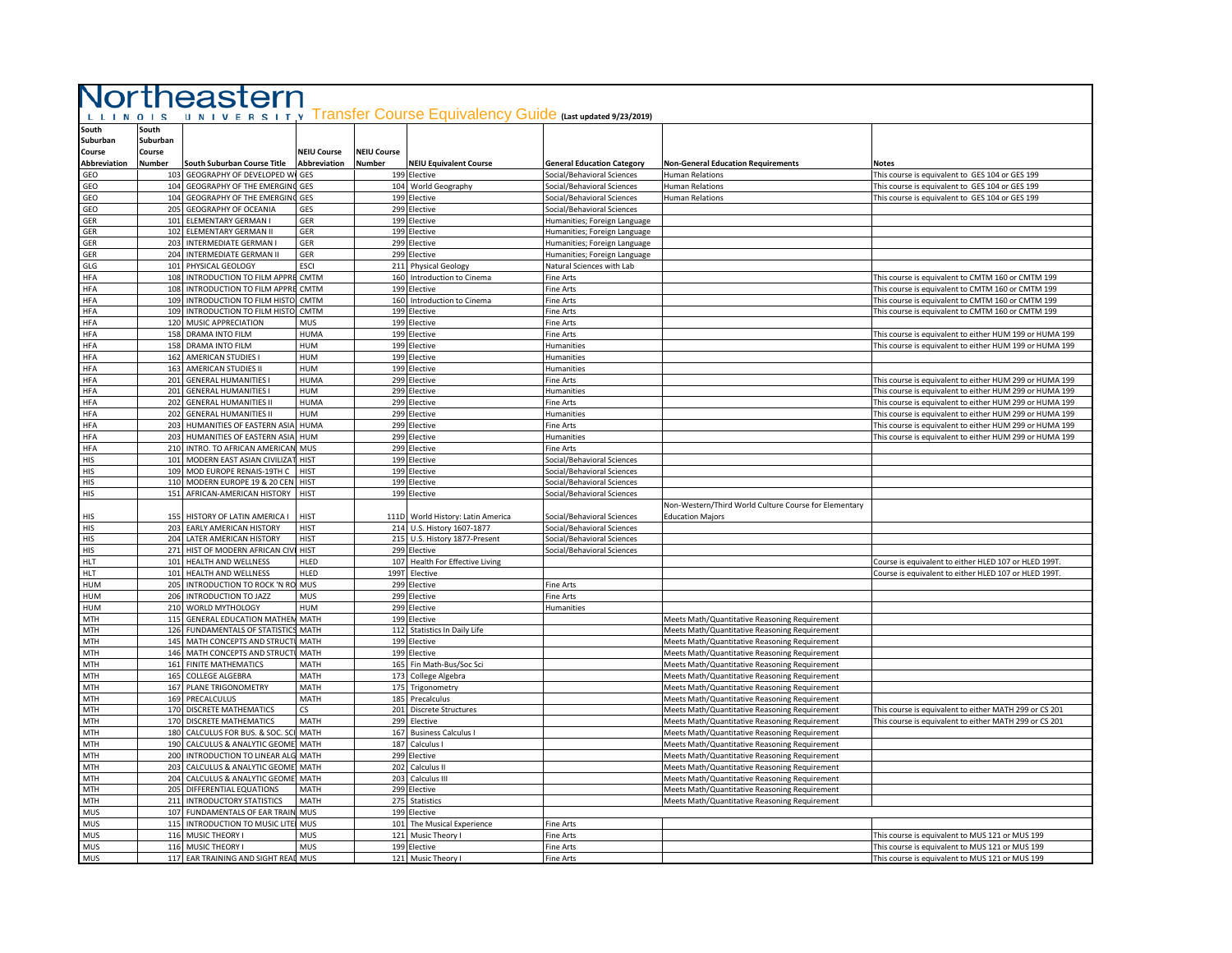| L L I N O I S                                      |                                       | Northeastern                                                   |                                    |                              | U N I V E R S I T Y Transfer Course Equivalency Guide (Last updated 9/23/2019) |                                   |                                           |                                                                                                      |
|----------------------------------------------------|---------------------------------------|----------------------------------------------------------------|------------------------------------|------------------------------|--------------------------------------------------------------------------------|-----------------------------------|-------------------------------------------|------------------------------------------------------------------------------------------------------|
| South<br>Suburban<br>Course<br><b>Abbreviation</b> | South<br>Suburban<br>Course<br>Number | South Suburban Course Title                                    | <b>NEIU Course</b><br>Abbreviation | <b>NEIU Course</b><br>Number | <b>NEIU Equivalent Course</b>                                                  | <b>General Education Category</b> | <b>Non-General Education Requirements</b> | <b>Notes</b>                                                                                         |
| <b>MUS</b>                                         |                                       | 117 EAR TRAINING AND SIGHT REAL MUS                            |                                    |                              | 199 Elective                                                                   | Fine Arts                         |                                           | This course is equivalent to MUS 121 or MUS 199                                                      |
| <b>MUS</b>                                         |                                       | 118 ITALIAN DICTION                                            | MUS                                |                              | 199 Elective                                                                   |                                   |                                           |                                                                                                      |
| <b>MUS</b>                                         |                                       | 119 GERMAN DICTION                                             | MUS                                |                              | 199 Elective                                                                   |                                   |                                           |                                                                                                      |
| <b>MUS</b>                                         |                                       | 126 MUSIC THEORY II                                            | <b>MUS</b>                         |                              | 122 Music Theory II                                                            | Fine Arts                         |                                           |                                                                                                      |
| <b>MUS</b>                                         |                                       | 127 EAR TRAINING AND SIGHT REAL MUS                            |                                    |                              | 199 Elective                                                                   |                                   |                                           |                                                                                                      |
| <b>MUS</b>                                         |                                       | 131 MAJOR PIANO - FRESH                                        | <b>MUS</b>                         |                              | 152W APPLIED MUSIC                                                             |                                   |                                           | This course is equivalent to MUS 152W or MUS 199                                                     |
| MUS                                                |                                       | 131 MAJOR PIANO - FRESH                                        | MUS                                |                              | 199 Elective                                                                   |                                   |                                           | This course is equivalent to MUS 152W or MUS 199                                                     |
| <b>MUS</b>                                         |                                       | 133 MAJOR VOICE - FRESH                                        | MUS                                | 152V                         | APPLIED MUSIC                                                                  |                                   |                                           | This course is equivalent to MUS 152V or MUS 199                                                     |
| <b>MUS</b>                                         |                                       | 133 MAJOR VOICE - FRESH                                        | <b>MUS</b>                         |                              | 199 Elective                                                                   |                                   |                                           | This course is equivalent to MUS 152V or MUS 199                                                     |
| <b>MUS</b><br><b>MUS</b>                           |                                       | 135 MAJOR BRASS - FRESH<br>135 MAJOR BRASS - FRESH             | MUS<br>MUS                         |                              | 152S APPLIED MUSIC<br>199 Elective                                             |                                   |                                           | This course is equivalent to MUS 152S or MUS 199<br>This course is equivalent to MUS 152S or MUS 199 |
| <b>MUS</b>                                         |                                       | 137 MAJOR WINDS - FRESH                                        | MUS                                |                              | 199 Elective                                                                   |                                   |                                           |                                                                                                      |
| <b>MUS</b>                                         |                                       | 139 MAJOR STRING - FRESH                                       | MUS                                |                              | 199 Elective                                                                   |                                   |                                           |                                                                                                      |
| <b>MUS</b>                                         |                                       | 141 MAJOR PERCUSSION - FRESH                                   | <b>MUS</b>                         |                              | 199 Elective                                                                   |                                   |                                           |                                                                                                      |
| MUS                                                |                                       | 143 MAJOR ORGAN - FRESH                                        | MUS                                |                              | 199 Elective                                                                   |                                   |                                           |                                                                                                      |
| <b>MUS</b>                                         |                                       | 145 MAJOR CLASSICAL GUITAR                                     | MUS                                | 152T                         | APPLIED MUSIC                                                                  |                                   |                                           | This course is equivalent to MUS 152T or MUS 199                                                     |
| <b>MUS</b>                                         |                                       | 145 MAJOR CLASSICAL GUITAR                                     | <b>MUS</b>                         |                              | 199 Elective                                                                   |                                   |                                           | This course is equivalent to MUS 152T or MUS 199                                                     |
| MUS                                                |                                       | 146 PRIVATE BEGINNING COMPOSI                                  | MUS                                |                              | 199 Elective                                                                   |                                   |                                           |                                                                                                      |
| <b>MUS</b>                                         |                                       | 151 MINOR PIANO - FRESH                                        | MUS                                |                              | 151W APPLIED MUSIC                                                             |                                   |                                           | This course is equivalent to MUS 152W or MUS 199                                                     |
| <b>MUS</b>                                         |                                       | 151 MINOR PIANO - FRESH                                        | <b>MUS</b>                         |                              | 199 Elective                                                                   |                                   |                                           | This course is equivalent to MUS 152W or MUS 199                                                     |
| MUS                                                |                                       | 153 MINOR VOICE - FRESH                                        | MUS                                |                              | 151V APPLIED MUSIC                                                             |                                   |                                           | This course is equivalent to MUS 152V or MUS 199                                                     |
| <b>MUS</b>                                         |                                       | 153 MINOR VOICE - FRESH                                        | <b>MUS</b>                         |                              | 199 Elective                                                                   |                                   |                                           | This course is equivalent to MUS 152V or MUS 199                                                     |
| <b>MUS</b>                                         |                                       | 155 MINOR BRASS - FRESH                                        | MUS                                | 151S                         | APPLIED MUSIC                                                                  |                                   |                                           | This course is equivalent to MUS 152S or MUS 199                                                     |
| <b>MUS</b><br><b>MUS</b>                           |                                       | 155 MINOR BRASS - FRESH                                        | MUS<br><b>MUS</b>                  |                              | 199 Elective                                                                   |                                   |                                           | This course is equivalent to MUS 152S or MUS 199                                                     |
| <b>MUS</b>                                         |                                       | 157 MINOR WINDS - FRESH<br>159 MINOR STRING - FRESH            | MUS                                |                              | 199 Elective<br>199 Elective                                                   |                                   |                                           |                                                                                                      |
| <b>MUS</b>                                         |                                       | 161 MINOR PERCUSSION - FRESH                                   | MUS                                |                              | 199 Elective                                                                   |                                   |                                           |                                                                                                      |
| MUS                                                |                                       | 163 MINOR ORGAN - FRESH                                        | MUS                                |                              | 199 Elective                                                                   |                                   |                                           |                                                                                                      |
| <b>MUS</b>                                         |                                       | 165 MINOR CLASSICAL GUITAR                                     | MUS                                |                              | 151T APPLIED MUSIC                                                             |                                   |                                           | This course is equivalent to MUS 152T or MUS 199                                                     |
| <b>MUS</b>                                         |                                       | 165 MINOR CLASSICAL GUITAR                                     | <b>MUS</b>                         |                              | 199 Elective                                                                   |                                   |                                           | This course is equivalent to MUS 152T or MUS 199                                                     |
| <b>MUS</b>                                         |                                       | 169 CLASS INSTRUCTION-PIANOI                                   | MUS                                |                              | 112 Class Piano I                                                              |                                   |                                           | This course is equivalent to MUS 112 or MUS 199                                                      |
| <b>MUS</b>                                         |                                       | 169 CLASS INSTRUCTION-PIANOI                                   | MUS                                |                              | 199 Elective                                                                   |                                   |                                           | This course is equivalent to MUS 112 or MUS 199                                                      |
| <b>MUS</b>                                         |                                       | 170 CLASS INSTRUCTION-PIANOII                                  | MUS                                |                              | 112 Class Piano I                                                              |                                   |                                           | This course is equivalent to MUS 112 or MUS 199                                                      |
| <b>MUS</b>                                         |                                       | 170 CLASS INSTRUCTION-PIANOII                                  | MUS                                |                              | 199 Elective                                                                   |                                   |                                           | This course is equivalent to MUS 112 or MUS 199                                                      |
| <b>MUS</b>                                         |                                       | 171 KEYBOARD HARMONY I                                         | <b>MUS</b>                         |                              | 112 Class Piano I                                                              |                                   |                                           | This course is equivalent to MUS 112 or MUS 199                                                      |
| <b>MUS</b>                                         |                                       | 171 KEYBOARD HARMONY I                                         | MUS                                |                              | 199 Elective                                                                   |                                   |                                           | This course is equivalent to MUS 112 or MUS 199                                                      |
| <b>MUS</b>                                         |                                       | 172 KEYBOARD HARMONY II                                        | MUS                                |                              | 112 Class Piano I                                                              |                                   |                                           | This course is equivalent to MUS 112 or MUS 199                                                      |
| <b>MUS</b>                                         |                                       | 172 KEYBOARD HARMONY II                                        | <b>MUS</b>                         |                              | 199 Elective                                                                   |                                   |                                           | This course is equivalent to MUS 112 or MUS 199                                                      |
| <b>MUS</b>                                         |                                       | 173 CLASS INSTRUCTION - VOICE                                  | MUS                                | 110                          | Class Voice                                                                    |                                   |                                           | This course is equivalent to MUS 110 or MUS 199                                                      |
| <b>MUS</b><br><b>MUS</b>                           |                                       | 173 CLASS INSTRUCTION - VOICE<br>174 CLASS INSTRUCTION - VOICE | MUS<br>MUS                         |                              | 199 Elective<br>110 Class Voice I                                              |                                   |                                           | This course is equivalent to MUS 110 or MUS 199<br>This course is equivalent to MUS 110 or MUS 199   |
| <b>MUS</b>                                         |                                       | 174 CLASS INSTRUCTION - VOICE                                  | MUS                                |                              | 199 Elective                                                                   |                                   |                                           | This course is equivalent to MUS 110 or MUS 199                                                      |
| <b>MUS</b>                                         |                                       | 175 CLASS INSTRUCTION - BRASS                                  | <b>MUS</b>                         | 107B                         | Instrmntl Instrctn:Brass                                                       |                                   |                                           | This course is equivalent to MUS 107B or MUS 199                                                     |
| MUS                                                |                                       | 175 CLASS INSTRUCTION - BRASS                                  | MUS                                |                              | 199 Elective                                                                   |                                   |                                           | This course is equivalent to MUS 107B or MUS 199                                                     |
| <b>MUS</b>                                         |                                       | 176 CLASS INSTRUCTION - BRASS                                  | MUS                                | 107B                         | Instrmntl Instrctn:Brass                                                       |                                   |                                           | This course is equivalent to MUS 107B or MUS 199                                                     |
| <b>MUS</b>                                         |                                       | 176 CLASS INSTRUCTION - BRASS                                  | <b>MUS</b>                         | 199                          | Flective                                                                       |                                   |                                           | This course is equivalent to MUS 107B or MUS 199                                                     |
| <b>MUS</b>                                         |                                       | 177 CLASS INST - WOODWINDS                                     | MUS                                | 107C                         | Instrmntl Instrctn: Woodwinds                                                  |                                   |                                           | This course is equivalent to MUS 107C or MUS 199                                                     |
| <b>MUS</b>                                         |                                       | 177 CLASS INST - WOODWINDS                                     | MUS                                | 199                          | Elective                                                                       |                                   |                                           | This course is equivalent to MUS 107C or MUS 199                                                     |
| <b>MUS</b>                                         |                                       | 178 CLASS INST - WOODWINDS                                     | MUS                                | 1070                         | Instrmntl Instrctn:Woodwinds                                                   |                                   |                                           | This course is equivalent to MUS 107C or MUS 199                                                     |
| <b>MUS</b>                                         |                                       | 178 CLASS INST - WOODWINDS                                     | MUS                                | 199                          | Elective                                                                       |                                   |                                           | This course is equivalent to MUS 107C or MUS 199                                                     |
| <b>MUS</b>                                         |                                       | 179 CLASS INSTRUCT - STRINGS                                   | <b>MUS</b>                         | 107A                         | Instrmntl Instrctn:Strings                                                     |                                   |                                           | This course is equivalent to MUS 107A or MUS 199                                                     |
| <b>MUS</b>                                         |                                       | 179 CLASS INSTRUCT - STRINGS                                   | MUS                                |                              | 199 Elective                                                                   |                                   |                                           | This course is equivalent to MUS 107A or MUS 199                                                     |
| <b>MUS</b>                                         |                                       | 180 CLASS INSTRUCT - STRINGS                                   | MUS                                | 107A                         | Instrmntl Instrctn:Strings                                                     |                                   |                                           | This course is equivalent to MUS 107A or MUS 199                                                     |
| <b>MUS</b>                                         |                                       | 180 CLASS INSTRUCT - STRINGS                                   | MUS                                |                              | 199 Elective                                                                   |                                   |                                           | This course is equivalent to MUS 107A or MUS 199                                                     |
| MUS<br><b>MUS</b>                                  |                                       | 181 CLASS INST - PERCUSSION<br>183 JAZZ COMBO                  | MUS<br><b>MUS</b>                  | 107D                         | Instrmntl Instrctn:Percussion<br>199 Elective                                  |                                   |                                           |                                                                                                      |
| <b>MUS</b>                                         |                                       | 184 BRASS ENSEMBLE                                             | MUS                                |                              | 199 Elective                                                                   |                                   |                                           |                                                                                                      |
| <b>MUS</b>                                         |                                       | 185 PERCUSSION ENSEMBLE                                        | MUS                                |                              | 199 Elective                                                                   |                                   |                                           |                                                                                                      |
| <b>MUS</b>                                         |                                       | 186 WOODWIND ENSEMBLE                                          | <b>MUS</b>                         |                              | 199 Elective                                                                   |                                   |                                           |                                                                                                      |
| MUS                                                |                                       | 216 MUSIC THEORY III                                           | MUS                                |                              | 201 Music Theory III                                                           | Fine Arts                         |                                           |                                                                                                      |
| <b>MUS</b>                                         |                                       | 217 EAR TRAINING AND SIGHT REAL MUS                            |                                    |                              | 125 Sight Sing & Ear Trng II                                                   |                                   |                                           | This course is equivalent to MUS 125 or MUS 299                                                      |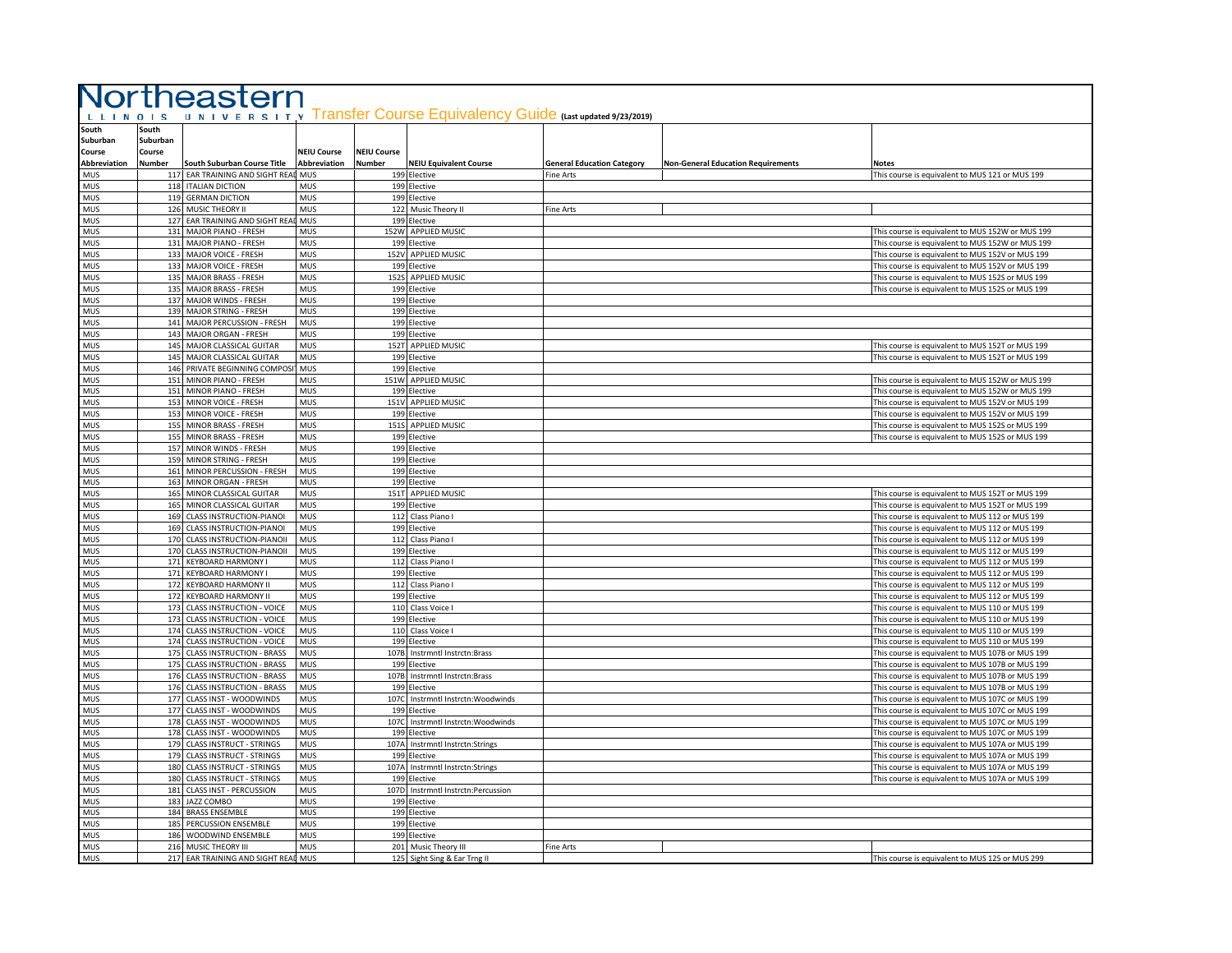|                                         |                             | Northeastern                                                     |                    |                    |                                                                       |                                                          |                                           |                                                                                                  |
|-----------------------------------------|-----------------------------|------------------------------------------------------------------|--------------------|--------------------|-----------------------------------------------------------------------|----------------------------------------------------------|-------------------------------------------|--------------------------------------------------------------------------------------------------|
| LLINOIS<br>South<br>Suburban<br>Course  | South<br>Suburban<br>Course |                                                                  | <b>NEIU Course</b> | <b>NEIU Course</b> | UNIVERSITY Transfer Course Equivalency Guide (Last updated 9/23/2019) |                                                          |                                           |                                                                                                  |
| Abbreviation                            | Number                      | South Suburban Course Title                                      | Abbreviation       | Number             | <b>NEIU Equivalent Course</b>                                         | <b>General Education Category</b>                        | <b>Non-General Education Requirements</b> | Notes                                                                                            |
| <b>MUS</b><br>MUS                       |                             | 217 EAR TRAINING AND SIGHT REAL MUS<br>218 ENGLISH DICTION       | MUS                |                    | 299 Elective<br>299 Elective                                          |                                                          |                                           | This course is equivalent to MUS 125 or MUS 299                                                  |
| MUS                                     |                             | 219 FRENCH DICTION                                               | MUS                |                    | 299 Elective                                                          |                                                          |                                           |                                                                                                  |
| <b>MUS</b>                              |                             | 225 INTRODUCTION TO MUSIC TEC                                    | <b>MUS</b>         |                    | 130 FUNDAMENTALS OF MIDI                                              |                                                          |                                           |                                                                                                  |
| MUS                                     |                             | 226 MUSIC THEORY IV                                              | MUS                |                    | 202 Music Theory IV                                                   | Fine Arts                                                |                                           |                                                                                                  |
| <b>MUS</b>                              |                             | 227 EAR TRAINING AND SIGHT REAL                                  | MUS                |                    | 125 Sight Sing & Ear Trng II                                          |                                                          |                                           | This course is equivalent to MUS 125 or MUS 299                                                  |
| <b>MUS</b>                              |                             | 227 EAR TRAINING AND SIGHT READ                                  | <b>MUS</b>         |                    | 299 Elective                                                          |                                                          |                                           | This course is equivalent to MUS 125 or MUS 299                                                  |
| <b>MUS</b>                              |                             | 231 MAJOR PIANO - SOPH                                           | MUS                |                    | 299 Elective                                                          |                                                          |                                           |                                                                                                  |
| <b>MUS</b>                              |                             | 233 MAJOR VOICE - SOPH                                           | MUS                |                    | 299 Elective                                                          |                                                          |                                           |                                                                                                  |
| <b>MUS</b><br><b>MUS</b>                |                             | 235 MAJOR BRASS - SOPH<br>237 MAJOR WINDS - SOPH                 | MUS<br>MUS         |                    | 299 Elective<br>299 Elective                                          |                                                          |                                           |                                                                                                  |
| <b>MUS</b>                              |                             | 239 MAJOR STRINGS - SOPH                                         | <b>MUS</b>         |                    | 299 Elective                                                          |                                                          |                                           |                                                                                                  |
| MUS                                     |                             | 241 MAJOR PERCUSSION - SOPH                                      | MUS                |                    | 299 Elective                                                          |                                                          |                                           |                                                                                                  |
| <b>MUS</b>                              |                             | 243 MAJOR ORGAN - SOPH                                           | MUS                |                    | 299 Elective                                                          |                                                          |                                           |                                                                                                  |
| <b>MUS</b>                              |                             | 245 MAJOR CLASSICAL GUITAR                                       | <b>MUS</b>         |                    | 299 Elective                                                          |                                                          |                                           |                                                                                                  |
| MUS                                     |                             | 246 PRIVATE INTERMEDIATE COMP                                    | MUS                |                    | 299 Elective                                                          |                                                          |                                           |                                                                                                  |
| MUS                                     |                             | 251 MINOR PIANO - SOPH                                           | MUS                |                    | 299 Elective                                                          |                                                          |                                           |                                                                                                  |
| MUS                                     |                             | 253 MINOR VOICE - SOPH                                           | MUS                |                    | 299 Elective                                                          |                                                          |                                           |                                                                                                  |
| MUS                                     |                             | 255 MINOR BRASS - SOPH                                           | MUS                |                    | 299 Elective                                                          |                                                          |                                           |                                                                                                  |
| <b>MUS</b><br><b>MUS</b>                |                             | 257 MINOR WINDS - SOPH<br>259 MINOR STRINGS - SOPH               | MUS<br><b>MUS</b>  |                    | 299 Elective<br>299 Elective                                          |                                                          |                                           |                                                                                                  |
| <b>MUS</b>                              |                             | 261 MINOR PERCUSSION - SOPH                                      | MUS                |                    | 299 Elective                                                          |                                                          |                                           |                                                                                                  |
| <b>MUS</b>                              |                             | 263 MINOR ORGAN - SOPH                                           | MUS                |                    | 299 Elective                                                          |                                                          |                                           |                                                                                                  |
| <b>MUS</b>                              |                             | 265 MINOR CLASSICAL GUITAR                                       | MUS                |                    | 299 Elective                                                          |                                                          |                                           |                                                                                                  |
| MUS                                     |                             | 271 KEYBOARD HARMONY III                                         | MUS                | 113                | Class Piano II                                                        |                                                          |                                           | This course is equivalent to MUS 113 or MUS 299                                                  |
| <b>MUS</b>                              |                             | 271 KEYBOARD HARMONY III                                         | <b>MUS</b>         |                    | 299 Elective                                                          |                                                          |                                           | This course is equivalent to MUS 113 or MUS 299                                                  |
| <b>MUS</b>                              |                             | 272 KEYBOARD HARMONY IV                                          | MUS                | 113                | Class Piano II                                                        |                                                          |                                           | This course is equivalent to MUS 113 or MUS 299                                                  |
| <b>MUS</b>                              |                             | 272 KEYBOARD HARMONY IV                                          | MUS                |                    | 299 Elective                                                          |                                                          |                                           | This course is equivalent to MUS 113 or MUS 299                                                  |
| <b>NTR</b>                              |                             | 100 BASIC NUTRITION                                              | <b>ELEC</b>        |                    | 199 Elective                                                          |                                                          |                                           |                                                                                                  |
| <b>NTR</b>                              |                             | 101 INTRODUCTORY NUTRITION                                       | <b>ELEC</b><br>PE  |                    | 199 Elective                                                          |                                                          |                                           |                                                                                                  |
| P-E<br>$P-E$                            |                             | 100 PHYSICAL FITNESS I<br>101 PHYSICAL FITNESS II                | PE                 |                    | 199 Elective<br>199 Elective                                          |                                                          |                                           |                                                                                                  |
| P-E                                     |                             | 105 BEGINNING GOLF                                               | PEMA               |                    | 163 Golf                                                              |                                                          |                                           |                                                                                                  |
| $\mathsf{P}\text{-}\mathsf{E}$          |                             | 106 PROGRESSIVE WEIGHT TRAININ                                   | PEMA               |                    | 203 Weight Training                                                   |                                                          |                                           | Course is equivalent to PEMA 203 or PE 199                                                       |
| $\mathsf{P}\text{-}\mathsf{E}$          |                             | 106 PROGRESSIVE WEIGHT TRAININ                                   | PE                 |                    | 199 Elective                                                          |                                                          |                                           | Course is equivalent to PEMA 203 or PE 199                                                       |
| $P-E$                                   |                             | 115 LOW IMPACT/STEP AEROBICS                                     | PF                 |                    | 199 Elective                                                          |                                                          |                                           |                                                                                                  |
| $\mathsf{P}\text{-}\mathsf{E}$          |                             | 200 PHYSICAL FITNESS III                                         | PF                 |                    | 299 Elective                                                          |                                                          |                                           |                                                                                                  |
| $P-E$                                   |                             | 201 PHYSICAL FITNESS IV                                          | PE                 |                    | 299 PHYSICAL FITNESS IV                                               |                                                          |                                           |                                                                                                  |
| $P-E$                                   |                             | 202 BOWLING                                                      | PEMA               |                    | 162 Bowling                                                           |                                                          |                                           |                                                                                                  |
| $\mathsf{P}\text{-}\mathsf{E}$<br>$P-E$ |                             | 206 PROGRESSIVE WEIGHT TRAININ<br>206 PROGRESSIVE WEIGHT TRAININ | PEMA<br>PE         | 299                | 203 Weight Training<br>Elective                                       |                                                          |                                           | Course is equivalent to PEMA 203 or PE 299<br>Course is equivalent to PEMA 203 or PE 299         |
| $P-E$                                   |                             | 216 PROGRESSIVE WEIGHT TRAININ PE                                |                    |                    | 299 Elective                                                          |                                                          |                                           |                                                                                                  |
| $P-E$                                   |                             | 226 ADVANCED WEIGHT TRAINING                                     | PE                 |                    | 299 Elective                                                          |                                                          |                                           |                                                                                                  |
| PHL                                     |                             | 101 INTRO TO PHIL                                                | PHIL               |                    | 102 Introduction To Philosophy                                        | Humanities                                               |                                           |                                                                                                  |
| PHL                                     |                             | 102 ETHICS                                                       | PHIL               |                    | 213 Ethics                                                            | Humanities                                               | <b>Human Relations</b>                    |                                                                                                  |
| PHL                                     |                             | 103 WORLD RELIGIONS                                              | PHIL               | 202                | <b>Comparative Religion</b>                                           | Humanities                                               |                                           |                                                                                                  |
| PHL                                     |                             | 105 LOGIC                                                        | PHIL               | 101                | <b>Critical Thinking</b>                                              | Humanities                                               |                                           |                                                                                                  |
| PHO                                     |                             | 101 INTRO TO PHOTOGRAPHY                                         | ART                |                    | 199 Elective                                                          | Fine Arts                                                |                                           |                                                                                                  |
| PHO                                     |                             | 103 PHOTOGRAPHY AS ART                                           | ART                |                    | 199 Elective                                                          | Fine Arts                                                |                                           |                                                                                                  |
| PHS<br>PHY                              |                             | 101 PHYSICAL SCIENCE<br>101 MECHANICS HEAT & SOUND               | PHSC<br>PHYS       |                    | 199 Elective                                                          | Natural Sciences with Lab                                |                                           |                                                                                                  |
| PHY                                     |                             | 101 MECHANICS HEAT & SOUND                                       | PHYS               |                    | 201 College Physics I<br>203 Physics I Lab                            | <b>Natural Sciences</b><br>Natural Sciences with Lab     |                                           | Course is equivalent to both PHYS201 & PHYS203<br>Course is equivalent to both PHYS201 & PHYS203 |
| PHY                                     |                             | 102 MAG ELEC LIGHT & MOD PHYS                                    | PHYS               |                    | 202 College Physics II                                                | Natural Sciences                                         |                                           | Course is equivalent to both PHYS202 & PHYS204                                                   |
| PHY                                     |                             | 102 MAG ELEC LIGHT & MOD PHYS                                    | PHYS               |                    | 204 Physics II Lab                                                    | Natural Sciences with Lab                                |                                           | Course is equivalent to both PHYS202 & PHYS204                                                   |
| PHY                                     |                             | 115 TOPICS IN APPLIED PHYSICS                                    | PHYS               |                    | 199T Elective                                                         | Natural Sciences                                         |                                           |                                                                                                  |
| PHY                                     |                             | 210 UNIVERSITY PHYSICS I                                         | PHYS               |                    | 299 Elective                                                          | Natural Sciences with Lab                                |                                           |                                                                                                  |
| PHY                                     |                             | 211 UNIVERSITY PHYSICS II                                        | PHYS               |                    | 299 Elective                                                          | Natural Sciences with Lab                                |                                           |                                                                                                  |
| PHY                                     |                             | 212 UNIVERSITY PHYSICS III                                       | PHYS               | 299                | Elective                                                              | Natural Sciences with Lab                                |                                           |                                                                                                  |
| PSC                                     |                             | 101 AMERICAN NATL GOVT                                           | PSCI               | 216                | American National Government                                          | Social/Behavioral Sciences                               | <b>Human Relations</b>                    |                                                                                                  |
| PSC<br>PSC                              |                             | 102 AMER STATE & LOCAL GOVTS<br>105 U S & ILL CONSTITUTIONS      | PSCI<br>PSCI       |                    | 199 Elective<br>199 Elective                                          | Social/Behavioral Sciences<br>Social/Behavioral Sciences |                                           |                                                                                                  |
|                                         |                             |                                                                  |                    |                    |                                                                       |                                                          |                                           |                                                                                                  |